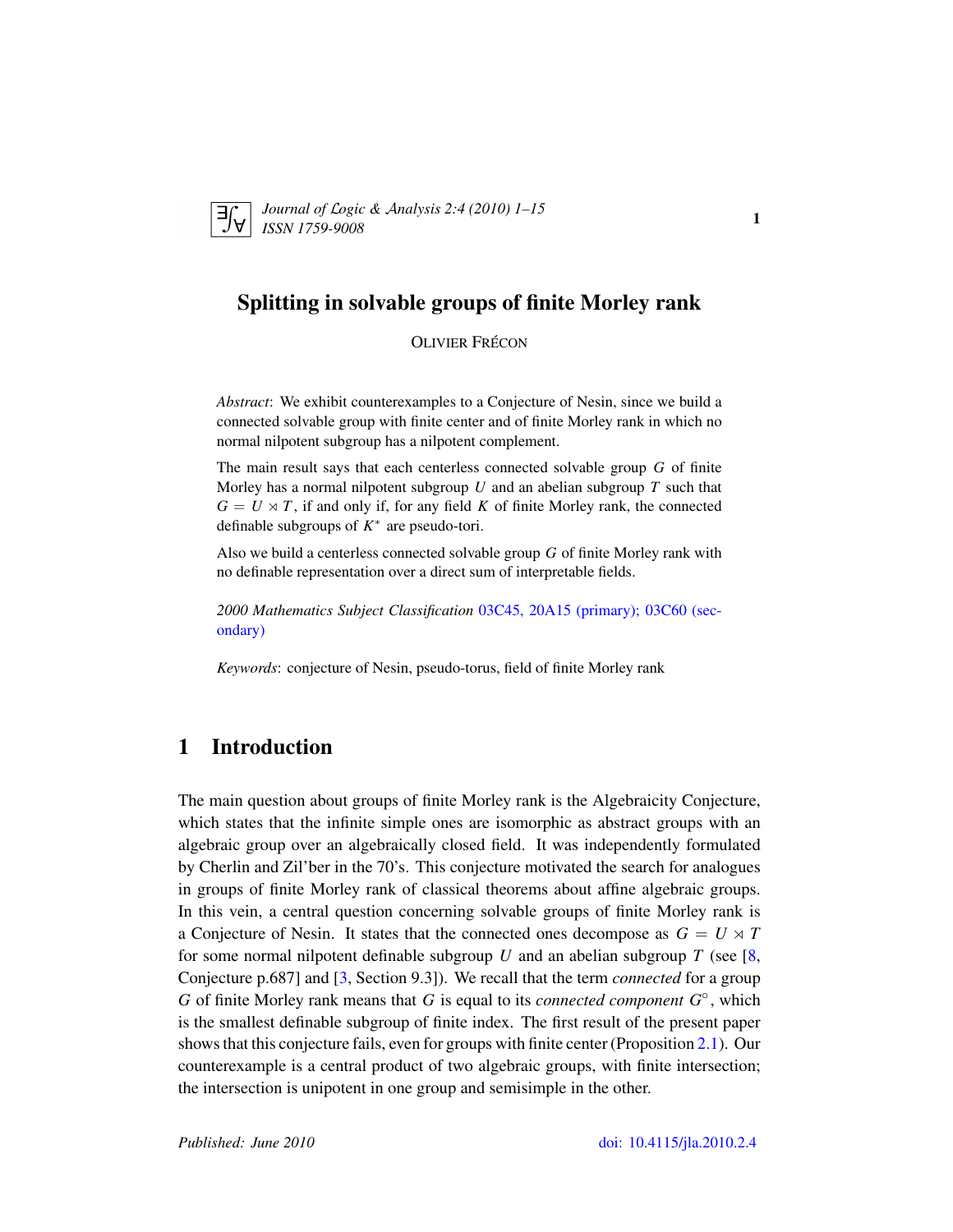In §[3](#page-4-0) and §[4,](#page-7-0) we consider some weak forms of the Nesin Conjecture, and their restriction to centerless groups. In particular, we study the following questions.

Question 1.1 (1) Do connected solvable groups of finite Morley rank have a decomposition as a product of a normal nilpotent subgroup by an abelian subgroup ?

(2) Does the Nesin Conjecture hold for centerless groups ?

Moreover, we notice that, in contrast with Proposition [2.1](#page-2-0) below, Wagner proved that any connected solvable group *G* of finite Morley rank is a product of two connected definable nilpotent subgroups *U* and *C* with *U* normal in *G* [\[11\]](#page-14-1). However, no information is given about the size of the intersection  $U \cap C$ , and we will consider this question too (see the second part of Theorem [4.2\)](#page-7-1).

Actually, we will show that these questions are related to the structure of fields of finite Morley rank. More precisely, first we state the following conjecture, where *pseudo-tori* are analogs of tori in algebraic groups introduced in [\[7\]](#page-14-2), and are defined as abelian divisible groups of finite Morley rank with no definable quotient definably isomorphic to  $K_{+}$  for any interpretable field  $K$ .

<span id="page-1-0"></span>Conjecture 1.2 For any field *K* of finite Morley rank, the connected definable subgroups of *K* ∗ are pseudo-tori.

We notice that the main result of  $[12]$  implies that Conjecture [1.2](#page-1-0) holds in positive characteristic. The main theorem of this paper is proven in the third section and in the more technical fourth section, and it concerns the link between Question [1.1](#page-0-0) and Conjecture [1.2.](#page-1-0)

- **Theorem 1.3** (1) (Proposition [3.6\)](#page-5-0) If Conjecture [1.2](#page-1-0) holds, then any connected solvable group *G* of finite Morley rank decomposes as  $G = UT$  for a normal nilpotent connected definable subgroup *U* and a divisible abelian subgroup *T* such that  $U \cap T$  is finite and central in G.
	- (2) (Theorem [4.2\)](#page-7-1) On the other hand, if Conjecture [1.2](#page-1-0) does not hold, then there is a centerless connected solvable group *G* of finite Morley rank satisfying:
		- (a) *G* has no decomposition as a product of a normal nilpotent subgroup by an abelian subgroup;
		- (b) *G* has no decomposition as a product of a normal nilpotent subgroup *U* by another nilpotent subgroup *C* such that  $U \cap C$  is finite.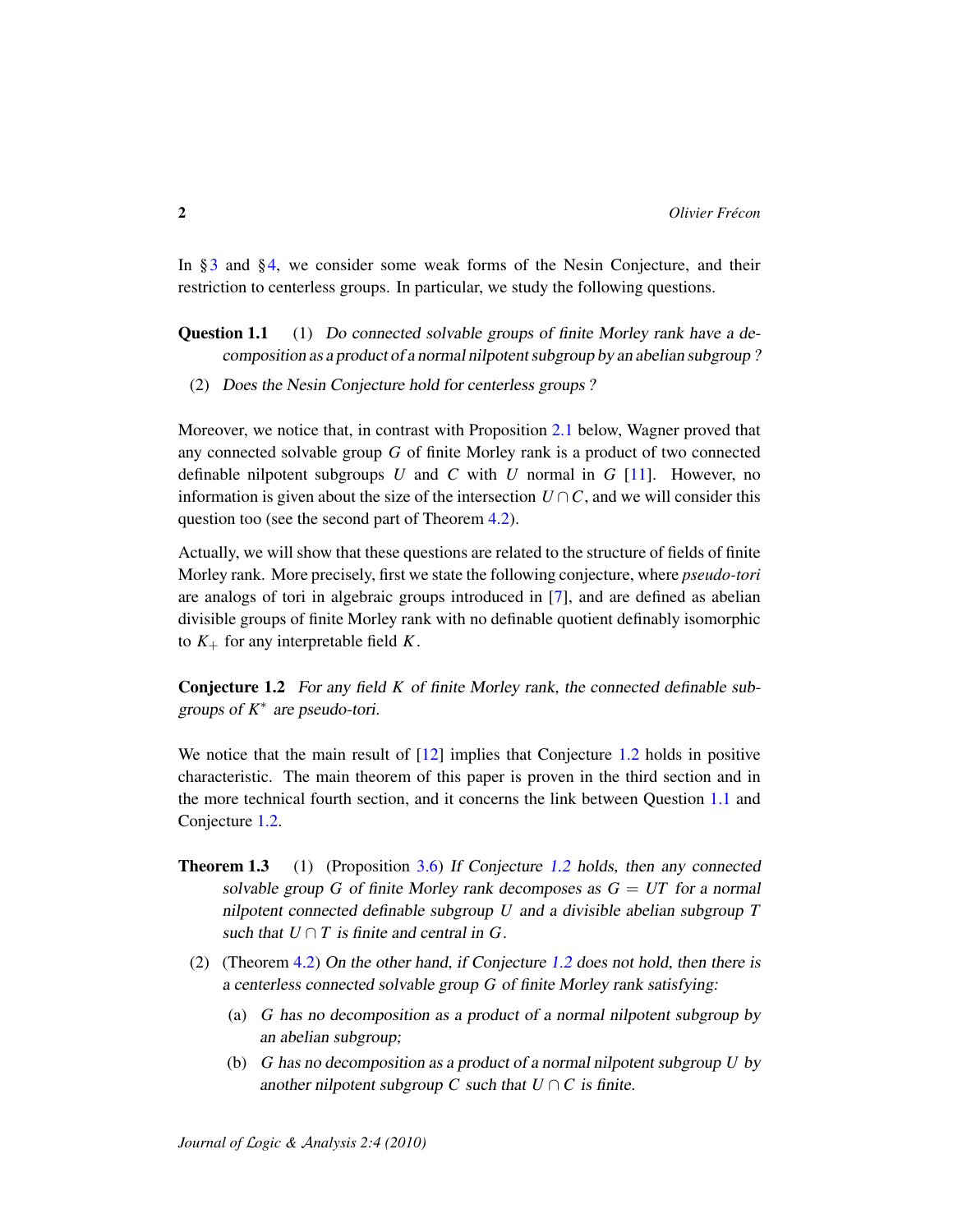The conjugacy of the complements will be considered in  $\S$ 3, and we will show that there is a centerless connected solvable group *G* of finite Morley rank such that no normal nilpotent subgroup *U* with nilpotent quotient  $G/U$  has the conjugacy of its complements in *G* (Proposition [3.7\)](#page-6-0). Also, the definability of the complements will be considered in [§5,](#page-10-0) and we will see that a centerless connected solvable group *G* of finite Morley rank can have no decomposition of the form  $G = U \rtimes T$  for *U* a normal nilpotent subgroup and *T* a definable nilpotent subgroup (Proposition [5.1\)](#page-10-1)

On the other hand, Poizat showed in the 80's that, if an infinite simple group *G* is isomorphic as abstract group with an algebraic group over an algebraically closed field, then we may define in the pure group *G* an algebraically closed field *K* and an isomorphism from *G* to an algebraic group over *K* [\[10\]](#page-14-4). In view of this situation, the linearity and the definable linearity of groups of finite Morley rank have been continuing concerns. Notably, among the most recent results, we may notice the construction of a torsion-free centerless solvable group of finite Morley rank [\[2\]](#page-13-1), that is a solvable group of finite Morley rank not isomorphic as abstract group with a direct sum of algebraic groups over algebraically closed fields. Also, it is now known that all the torsion-free nilpotent groups of finite Morley rank are linear [\[1\]](#page-13-2). We will conclude this paper by counterexamples to some natural questions on linearity. In particular, we build a centerless connected solvable group *G* of finite Morley rank with no definable representation over a direct sum of fields (Proposition [5.3\)](#page-12-0).

## 2 A counterexample to a Conjecture of Nesin

If *G* is a connected solvable algebraic group, then  $G = U \rtimes T$  where *U* is the unipotent radical and *T* any maximal torus. In view of this theorem, Nesin conjectured that any connected solvable group of finite Morley rank has a similar decomposition, namely there is a nilpotent definable subgroup with an abelian complement (see [\[8,](#page-14-0) Conjecture p.687] and [\[3,](#page-13-0) Section 9.3]). In this section, we provide a counterexample to this conjecture.

We recall that the *Fitting subgroup F*(*G*) of any group *G* is the subgroup generated by all its normal nilpotent subgroups. Note that, in any group *G* of finite Morley rank  $F(G)$  is definable and nilpotent  $[3,$  Theorem 7.3].

<span id="page-2-0"></span>Proposition 2.1 There exists a connected solvable group *G* of finite Morley rank with finite center and such that no normal nilpotent subgroup has a nilpotent complement.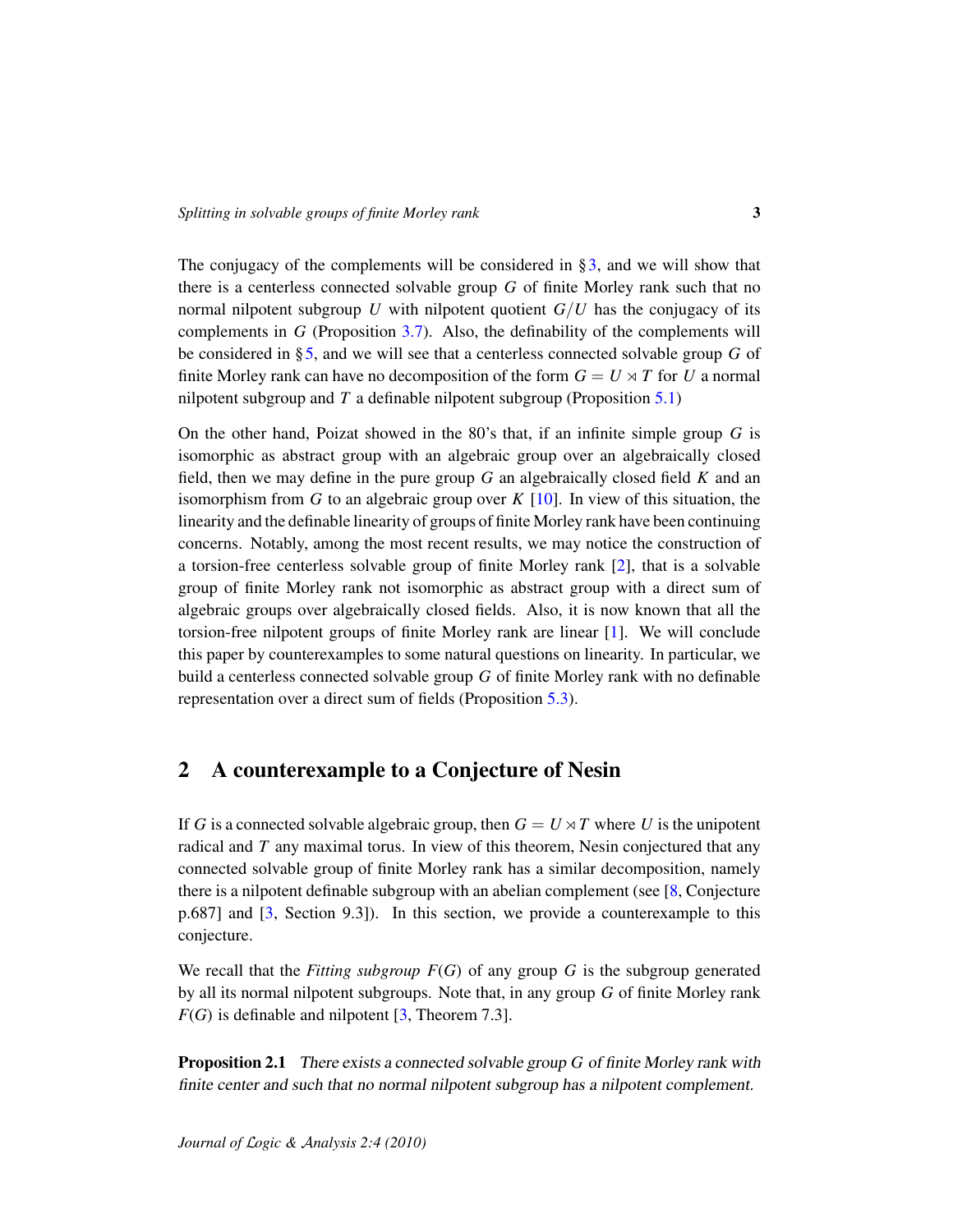Proof Let *K* and *L* be two algebraically closed fields of characteristic *p* and *q* respectively, where p is a prime and  $q \neq p$  is either a prime or zero. We consider

$$
A_0 = \left\{ \left( \begin{array}{ccc} 1 & a & b \\ 0 & r & c \\ 0 & 0 & 1 \end{array} \right) \; | \; r \in K^*, \, (a, b, c) \in K \times K \times K \right\}.
$$

Then the center of  $A_0$  is  $Z(A_0)$  =  $\sqrt{ }$  $\left| \right|$  $\mathcal{L}$  $\sqrt{ }$  $\mathcal{L}$ 1 0 *b* 0 1 0 0 0 1  $\setminus$  <sup>|</sup> *<sup>b</sup>* <sup>∈</sup> *<sup>K</sup>*  $\mathcal{L}$  $\mathcal{L}$  $\int$ , and it has an element

*x* of order *p*. The quotient of  $A_0$  by  $\langle x \rangle$  is an algebraic group over *K*, and it acts faithfully by multiplication on  $K<sup>n</sup>$  for a positive integer *n*. From now on, we consider the group  $A = K^n \rtimes (A_0 \times K^*)$  where, for each  $(a, k) \in A_0 \times K^*$  and each  $u \in K^n$ , the action of  $(a, k)$  over *u* is defined by the one of the image  $\overline{a}$  of *a* in  $A_0/\langle x \rangle$  over *u* and by the scalar multiplication of *k* over *u*. In particular, the center of *A* is  $\langle x \rangle$ .

Now let *B* be a Borel subgroup of SL(*p*, *L*), and *U<sup>B</sup>* its unipotent radical. Then the center  $Z_B$  of  $SL(p, L)$  is cyclic of order p, it is contained in each maximal torus of *B*, and  $F(B) = U_B Z_B$ . Let *y* be a nontrivial element of  $Z_B$ , let  $G_0 = A \times B$ , and let  $H = \langle xy^{-1} \rangle$ . Then *H* is a central subgroup of *G*<sub>0</sub>, and it is cyclic of order *p*. We consider the pure group  $G_0$ . Since *K* and *L* are algebraically closed,  $G_0$  has finite Morley rank, and  $\overline{G} = G_0/H$  is a solvable connected definable quotient. Moreover, since the center of  $G_0$  is  $\langle x, y \rangle$ , which is a finite subgroup, the center of  $\overline{G}$  is  $\langle x, y \rangle /H$ , and it is finite too.

We assume toward a contradiction that  $\overline{G}$  has a normal nilpotent subgroup  $\overline{U} = U_0/H$ and a nilpotent subgroup  $\overline{T} = T_0/H$  such that  $\overline{G} = \overline{U} \rtimes \overline{T}$ . First we show that  $U_0 = F(G_0)$ . Since  $H \leq Z(G_0)$ , the subgroup  $U_0$  is nilpotent and contained in  $F(G_0) = F(A) \times F(B)$ . On the other hand, since  $\overline{T}$  is nilpotent,  $G/U_0$  is nilpotent too. We notice that  $F(A) = K^n \rtimes F(A_0)$ , where

$$
F(A_0) = \left\{ \left( \begin{array}{ccc} 1 & a & b \\ 0 & 1 & c \\ 0 & 0 & 1 \end{array} \right) \mid (a, b, c) \in K \times K \times K \right\}.
$$

In particular, we have  $[A_0, F(A_0)] = F(A_0)$ , and  $F(A_0)$  is the only normal nilpotent subgroup of  $A_0$  such that  $A_0/F(A_0)$  is nilpotent. Then, if  $N_A$  denotes a normal nilpotent subgroup of *A* such that  $A/N_A$  is nilpotent, the groups  $N_A \cap A_0$  and  $A_0/(N_A \cap A_0)$  are nilpotent, so  $N_A \cap A_0 = F(A_0)$ . In the same way, the Fitting subgroup of  $K^n \rtimes K^* \leq A$ is  $K^n$  and we have  $[K^n, K^*] = K^n$  since  $K^*$  acts by multiplication on  $K^n$ , so  $K^n$  is the only normal nilpotent subgroup of  $K^n \rtimes K^*$  such that  $(K^n \rtimes K^*)/K^n$  is nilpotent. This implies that  $N_A \cap (K^n \rtimes K^*) = K^n$ , therefore we obtain  $N_A = K^n \rtimes F(A_0) = F(A)$ .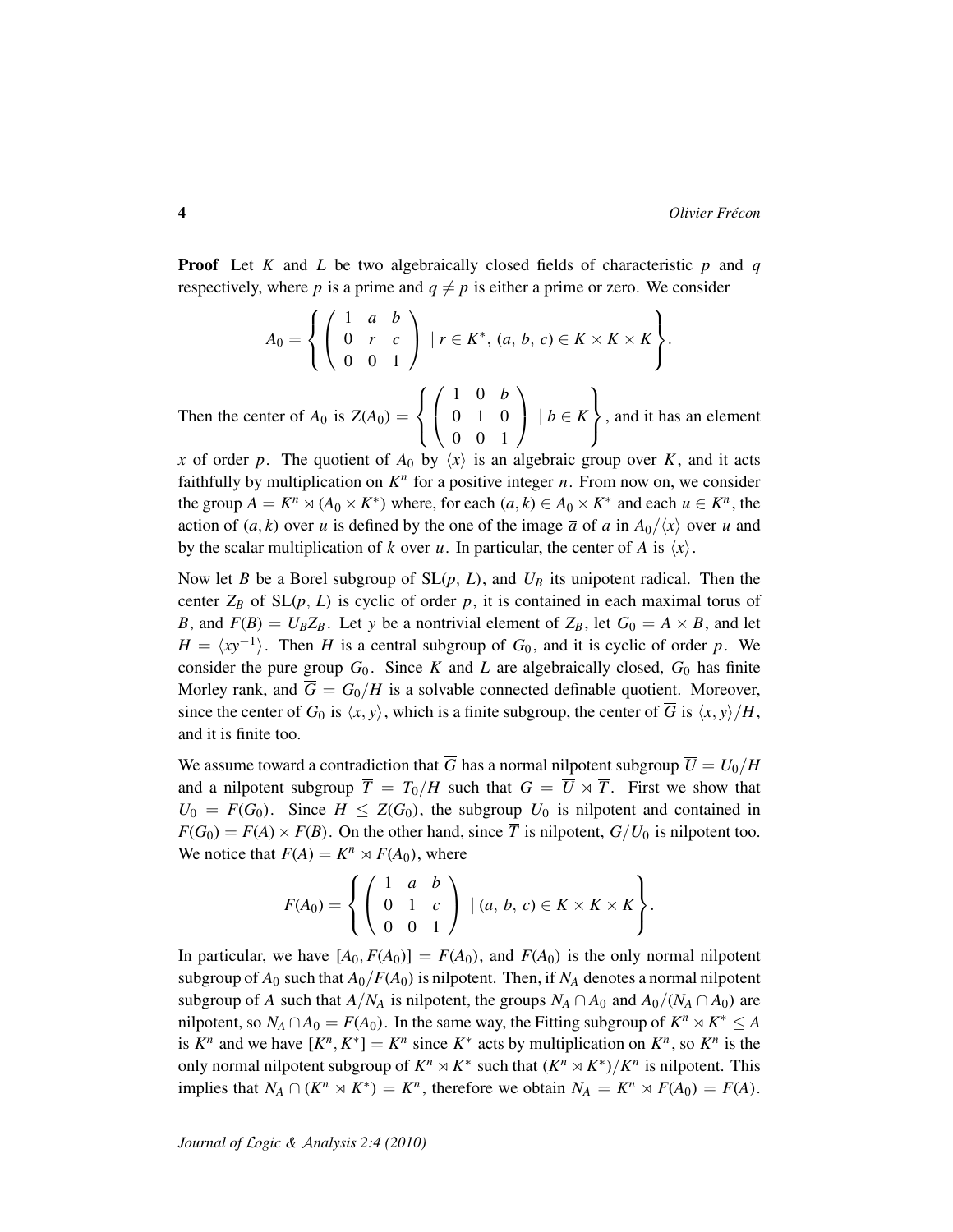Thus, since  $G/U_0$  is nilpotent, we obtain  $F(A) \leq U_0$  and  $x \in U_0$ . Moreover, we have  $[B, U_B] = U_B$ , so  $U_B$  is the only normal nilpotent subgroup of *B* such that  $B/U_B$  is nilpotent. Therefore, since  $G/U_0$  is nilpotent,  $U_0$  contains  $U_B$ . Now, since  $x \in U_0$ and since  $H = \langle xy^{-1} \rangle$  is contained in  $U_0$ , we have  $Z_B = \langle y \rangle \le U_0$ , and the subgroup  $F(B) = U_B Z_B$  is contained in  $U_0$ . This proves that  $U_0 = F(G_0)$ .

We show that *x* belongs to  $T_0$ . Since  $U_0 = F(G_0) = F(A) \times F(B)$ , the group  $\overline{T}$  is isomorphic to  $G_0/U_0 \simeq A/F(A) \times B/F(B)$ . In particular, it is abelian and divisible. Thus  $\overline{T}$  has a unique maximal p-subgroup  $\overline{S} = S_0/H$ , and this subgroup is abelian and divisible. Moreover, since *H* is a *p*-subgroup,  $S_0$  is a *p*-subgroup too. But *H* is central in *G*<sub>0</sub> hence, for each  $g \in S_0$ , the map  $\text{ad}_g : S_0 \to H$ , defined by  $\text{ad}_g(x) = [g, x]$ , is a homomorphism and  $ad_g(S_0) \simeq S_0/C_{S_0}(g)$  is divisible. Since *H* is finite, this proves that  $C_{S_0}(g) = S_0$  for each  $g \in S_0$ , therefore  $S_0$  is abelian and, by divisibility of  $S_0/H$ , the set  $R_0 = \{g^{p^2} \mid g \in S_0\}$  is a subgroup of  $S_0$  such that  $S_0 = R_0H$ . Also  $R_0$  is divisible, since it is the image of the homomorphism  $\alpha: S_0 \to S_0$  defined for each  $g \in S_0$  by  $\alpha(g) = g^2$ , and *H* lies in the kernel of  $\alpha$ . Since the characteristic of *K* is *p*, all the *p*-elements of *A* are unipotent, so they are contained in  $F(A)$ , and  $A/F(A)$  has no nontrivial *p*-element. On the other hand, *F*(*A*) is a *p*-group of exponent at most  $p^2$ , so  $R_0$  is contained in *B*. Since the characteristic of *L* is  $q \neq p$ , each divisible abelian *p*-subgroup of *B* is contained in a maximal torus of *B*, and  $R_0$  is contained in a maximal torus  $T_B$  of *B*. Let  $R_B$  be the maximal *p*-subgroup of  $T_B$ . Then  $R_B$ contains  $R_0$  and, since  $R_B$  is isomorphic to the maximal *p*-subgroup of  $(L^*)^{p-1}$ , that is its Prüfer rank is finite, we have either  $R_B = R_0$ , or  $R_B$  is not isomorphic to  $R_0$ . Since  $U_0 = F(A) \times F(B)$ , the subgroup  $\overline{T}$  is isomorphic to  $A/F(A) \times B/F(B)$  and, since  $A/F(A)$  has no nontrivial *p*-element,  $\overline{S}$  is isomorphic to the unique maximal *p*-subgroup of  $B/F(B) \simeq (L^*)^{p-1}$ . This proves that  $R_0$  is isomorphic to  $R_B$ , and we obtain  $R_B = R_0$ . But *y* is a central semisimple element of *B*, so it is contained in *T<sub>B</sub>*, and  $R_0 = R_B$  contains  $\langle y \rangle$ . In particular we obtain  $y \in T_0$  and, since  $xy^{-1} \in H$ belongs to  $T_0$ , we have  $x \in T_0$ .

Therefore, we have  $x \in F(A) \leq U_0$  and  $x \in T_0$ , so  $x \in U_0 \cap T_0 = H$  contradicting the choice of *H*. This finishes the proof.  $\Box$ 

#### <span id="page-4-0"></span>3 In the case where Conjecture [1.2](#page-1-0) holds

In this section, we prove the first part of Theorem [1.3](#page-0-0) (Proposition [3.6\)](#page-5-0). Our analysis depends on the following four results.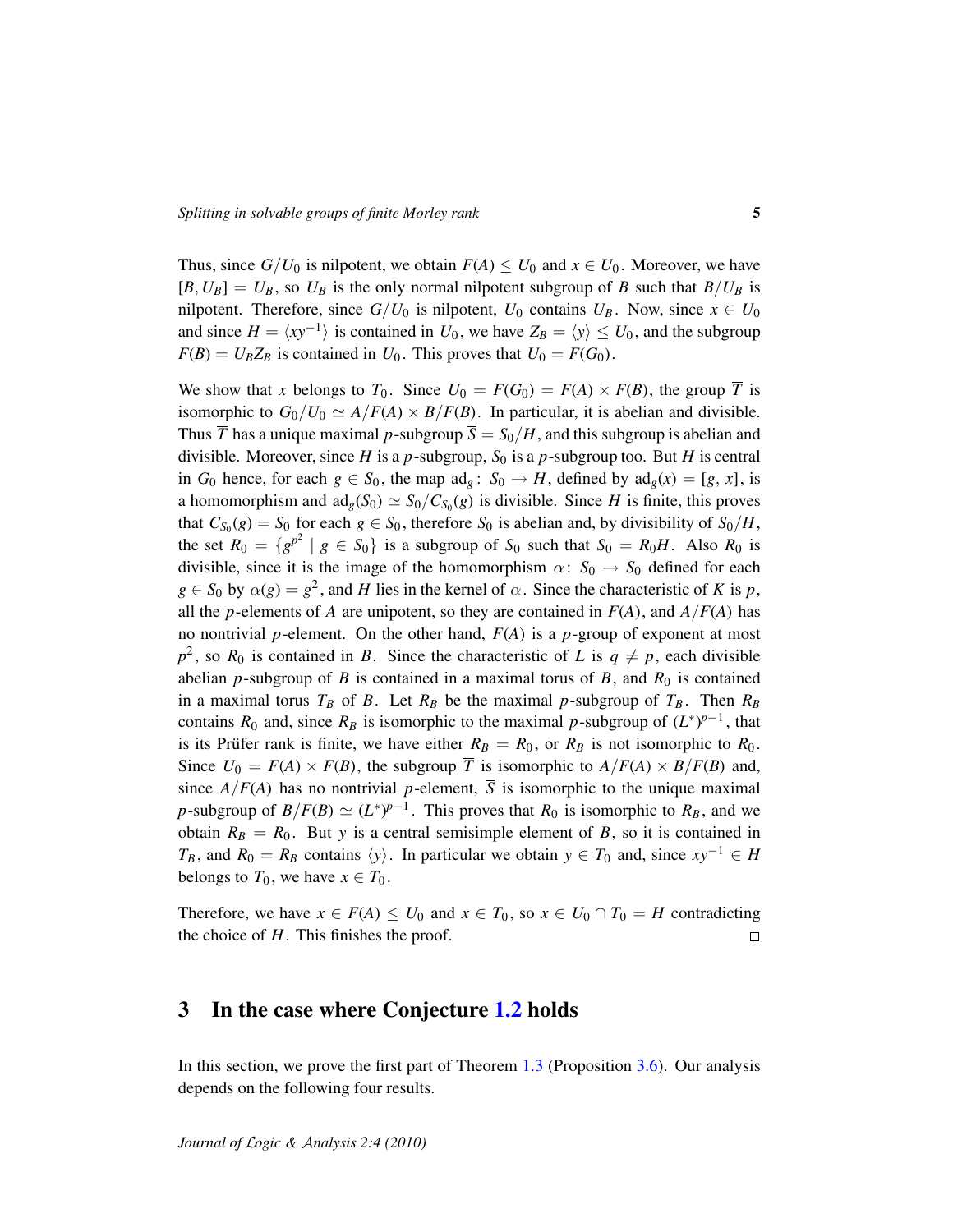On the other hand, we provide a counterexample to a natural question concerning the conjugacy of some complements in connected solvable groups of finite Morley rank (Proposition [3.7\)](#page-6-0).

<span id="page-5-1"></span>Fact 3.1 [\[3,](#page-13-0) Theorem 9.21] Let *G* be a connected and solvable group of finite Morley rank. Then  $G/F(G)^\circ$  (so also  $G/F(G)$ ) is a divisible abelian group.

As in [\[3\]](#page-13-0), in any group *G* of finite Morley rank and for any subset *X* of *G*, a definable subgroup *A* is said to be *X -minimal* if it is infinite, normalized by *X* and minimal for these conditions.

<span id="page-5-2"></span>**Fact 3.2** [\[3,](#page-13-0) Theorem 9.1] Let  $G = A \times H$  be a group of finite Morley rank where A and *H* are two infinite definable abelian subgroups, *A* is *H*-minimal and  $C_H(A) = 1$ . Then *G* interprets an algebraically closed field *K* such that  $A \simeq K_+$  definably, and such that  $H$  is definably isomorphic to a subgroup of  $K^*$ .

<span id="page-5-3"></span>Fact 3.3 [\[7,](#page-14-2) Corollary 2.8] Any nilpotent group of finite Morley rank has a unique maximal pseudo-torus.

<span id="page-5-4"></span>Fact 3.4 [\[7,](#page-14-2) Corollary 2.13] Let *G* be a group of finite Morley rank, *N* a normal definable subgroup of *G* and *T* a maximal pseudo-torus of *G*. Then *TN*/*N* is a maximal pseudo-torus of *G*/*N*.

<span id="page-5-5"></span>Fact 3.5 [\[5,](#page-13-3) Lemma 4.20] Let *G* be a solvable connected group of finite Morley rank and let *T* be an abelian divisible *p*-subgroup for a prime *p*. Then  $T \cap F(G)$  is contained in  $Z(G)$ .

<span id="page-5-0"></span>Proposition 3.6 Suppose that Conjecture [1.2](#page-1-0) holds, and let *G* be a connected solvable group of finite Morley rank. Then  $G = F(G)^{\circ}T$  for  $T$  a divisible abelian subgroup of *G*, such that  $F(G) \cap T$  is finite and central in *G*.

In particular, if *G* is centerless, then  $F(G)$  is connected and  $G = F(G) \rtimes T$ .

**Proof** Let *P* be a maximal pseudo-torus of *G*. We show that  $G = F(G)^{\circ}P$ . Since *F*(*G*) is nilpotent, it is the intersection of the centralizers of *G*-minimal sections in *G*, and we find finitely many *G*-minimal sections  $\overline{A_1}, \ldots, \overline{A_n}$  of *G* such that  $F(G) = C_G(\overline{A_1}, \cdots, \overline{A_n})$ . On the other hand, for each *G*-minimal section  $\overline{A}$  of *G*, the quotient  $G/C_G(\overline{A})$  is abelian by Fact [3.1,](#page-5-1) and Fact [3.2](#page-5-2) says that each connected definable subgroup of  $G/C_G(\overline{A})$  is a pseudo-torus since Conjecture [1.2](#page-1-0) holds. Then,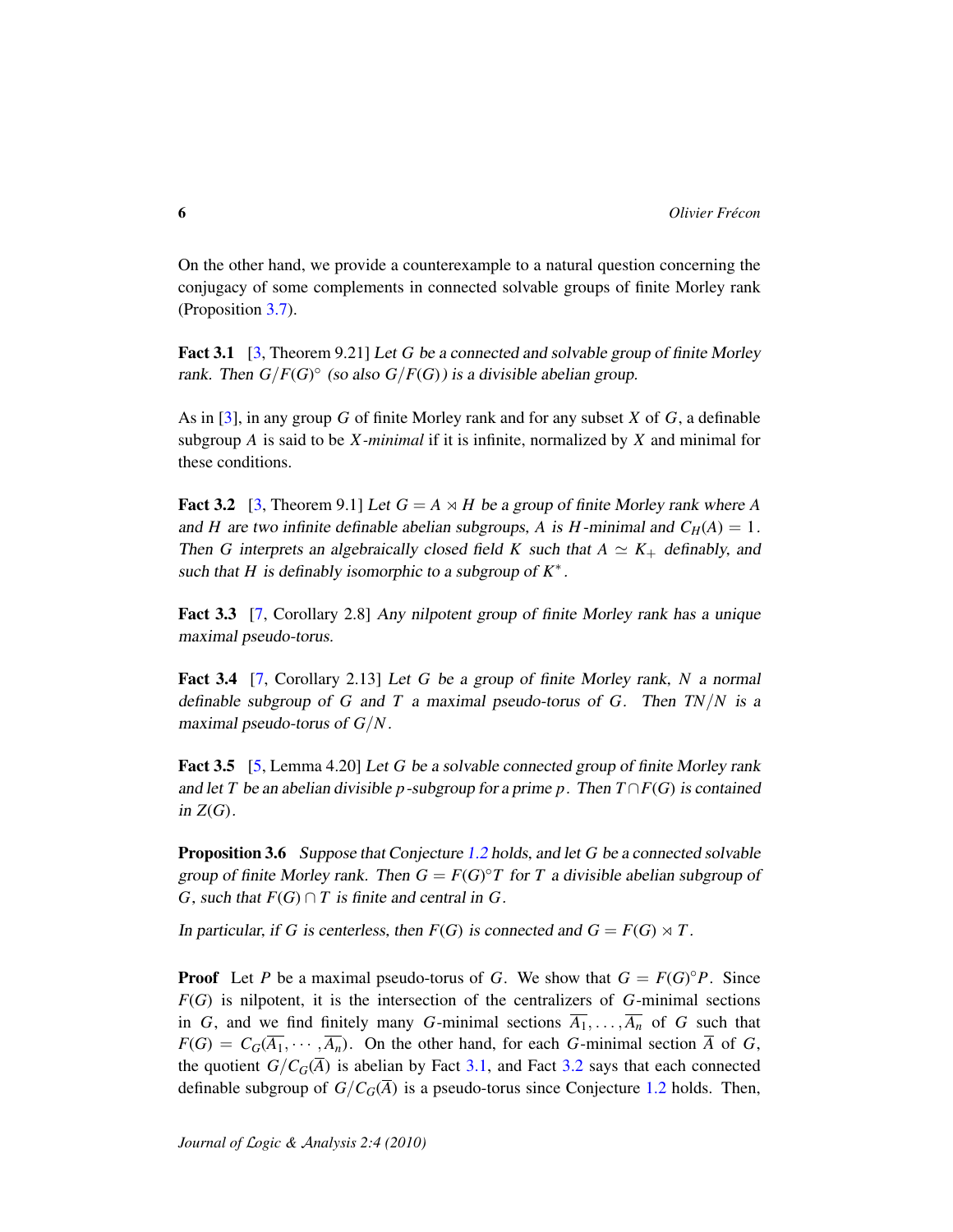by considering  $C_0 = G$  and  $C_i = C_G(\overline{A_1}, \cdots, \overline{A_i})$  for each  $i \in \{1, \ldots, n\}$ , since  $C_i/C_{i+1} = C_i/(C_i \cap C_G(\overline{A_{i+1}}))$  is definably isomorphic to  $C_i C_G(\overline{A_{i+1}})/C_G(\overline{A_{i+1}}) \le$  $G/C_G(\overline{A_{i+1}})$  for each  $i \in \{0, \ldots, n-1\}$ , the group  $C_i^{\circ}C_{i+1}/C_{i+1}$  is a pseudo-torus for each  $i \in \{0, \ldots, n-1\}$ . Thus, since we have  $F(G) = C_n$  and since  $G/F(G)$  is abelian (Fact [3.1\)](#page-5-1), we obtain  $C_i^{\circ}C_{i+1}/C_{i+1} \leq PC_{i+1}/C_{i+1}$  for each  $i \in \{0, \ldots, n-1\}$ by Facts [3.3](#page-5-3) and [3.4.](#page-5-4) Consequently  $PF(G)/F(G)$  has finite index in  $G/F(G) = C_0/C_n$ and, since *G* is connected, we find  $G = F(G)P = F(G)^\circ P$ .

Since *P* is divisible and abelian,  $(F(G)^\circ \cap P)^\circ$  is divisible and abelian too, so  $(F(G)^\circ \cap P)^\circ$  $P$ <sup> $\circ$ </sup> has a complement *T* in *P*. Then *T* is a divisible abelian subgroup of *G* such that  $G = F(G)^{\circ}T$ , and such that  $F(G) \cap T$  is finite. Furthermore, for each prime *p*, the *p*-elements of *T* are contained in an abelian divisible *p*-subgroup since *T* is abelian and divisible, so Fact [3.5](#page-5-5) says that  $F(G) \cap T$  is central in *G*.  $\Box$ 

By the following remark, we cannot expect the conjugacy of all the subgroups *T* in Proposition [3.6,](#page-5-0) even if the ambient group is centerless. Indeed, in some centerless connected solvable groups of finite Morley rank, the Fitting subgroup has definable complements and nondefinable complements. On the other hand, concerning the definability of complements, we will show in  $\S 5$  $\S 5$  that, in some centerless connected solvable groups of finite Morley rank, the Fitting subgroup has no definable complement.

<span id="page-6-0"></span>Proposition 3.7 There is a centerless connected solvable group *G* of finite Morley rank such that any normal nilpotent subgroup  $U$  with nilpotent quotient  $G/U$  satisfies:

- (1) *U* is torsion-free;
- (2) *U* has a definable complement;
- (3) *U* has a nondefinable complement.

In particular, the complements of *U* in *G* are not all conjugate.

Furthermore, we may choose *G* to be isomorphic as abstract group with a connected algebraic group over an algebraically closed field.

**Proof** Let *K* be an algebraically closed field of characteristic zero and let

$$
G = \left\{ \left( \begin{array}{cccc} x & a_1 & a_2 & a_3 \\ 0 & 1 & a_4 & a_5 \\ 0 & 0 & y & a_6 \\ 0 & 0 & 0 & 1 \end{array} \right) \mid (x, y) \in K^* \times K^*, \ a_i \in K \text{ for } i = 1, \cdots, 6 \right\}.
$$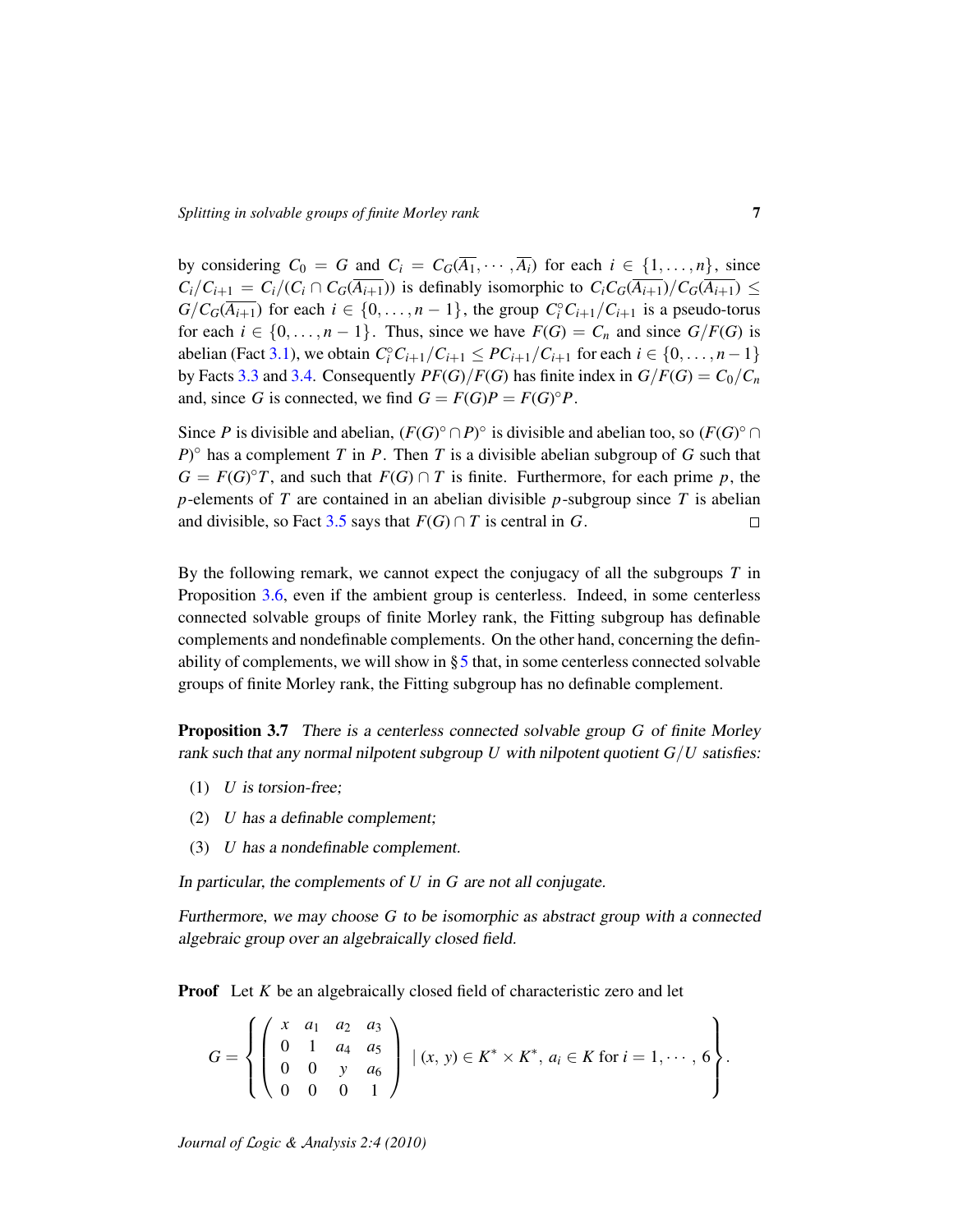We consider the group *G* in the pure field *K*. Then *G* is a centerless connected solvable group of Morley rank 8, and  $F(G)$  is the unipotent radical, so  $F(G)$  is torsion-free. Moreover, we notice that the definable subsets of *G* are the constructible ones.

Let *U* be a normal nilpotent subgroup with nilpotent quotient  $G/U$ . Then *U* is contained in  $F(G) = G'$ . On the other hand, we have  $[G, G'] = G'$ . Then, since  $G/U$ is nilpotent, we obtain  $U = G' = F(G)$ . In particular, U is the unipotent radical of G and any maximal torus of *G* is a complement of *U* in *G*. Thus there exists definable complements of *U* in *G*.

However, if *T* denotes a maximal torus of *G*, then  $V = C_U(T)$  is nontrivial and abelian. Since  $V \leq U$  is a definable torsion-free group, it is divisible, and TV is an abelian divisible group too. Then there exists a complement *R* of *V* in *TV* containing a fixed element *x* in  $(TV) \setminus (T \cup V)$ . Now, since  $U \cap TV = V$  and since  $G = U \rtimes T$ , the subgroup  $R$  is a complement of  $U$  in  $G$ . Nevertheless,  $T$  is the unique maximal torus of *TV* and it does not contain *x*, so *R* is not a torus. Consequently *R* is nondefinable, otherwise  $R \simeq G/U \simeq T$  would be a torus.  $\Box$ 

### <span id="page-7-0"></span>4 The case where Conjecture [1.2](#page-1-0) does not hold

In this section, we prove the second part of Theorem [1.3](#page-0-0) (Theorem [4.2\)](#page-7-1).

We will use *Carter subgroups*, which are defined as the connected definable nilpotent subgroups of finite index in their normalizer. The following fact gives their two properties useful for the proof of Theorem [4.2.](#page-7-1)

<span id="page-7-2"></span>Fact 4.1 Let *G* be a connected solvable group of finite Morley rank. Then *G* satisfies the following properties.

- (1) [\[11\]](#page-14-1) Any two Carter subgroups of *G* are conjugate.
- (2) [\[4,](#page-13-4) Results 1.2 and 4.4] If *H* denotes a maximal proper connected definable subgroup of *G*, then either *H* is normal in *G*, or *H* contains a Carter subgroup of *G*.

By the following theorem, if Conjecture [1.2](#page-1-0) does not hold, we can build a centerless connected group of finite Morley rank with nonalgebraic properties. In particular, both of the answers to Questions [1.1](#page-0-0) (1-2) are negative in this case.

<span id="page-7-1"></span>**Theorem 4.2** If Conjecture [1.2](#page-1-0) does not hold, then there exists a centerless connected solvable group *G* of finite Morley rank such that: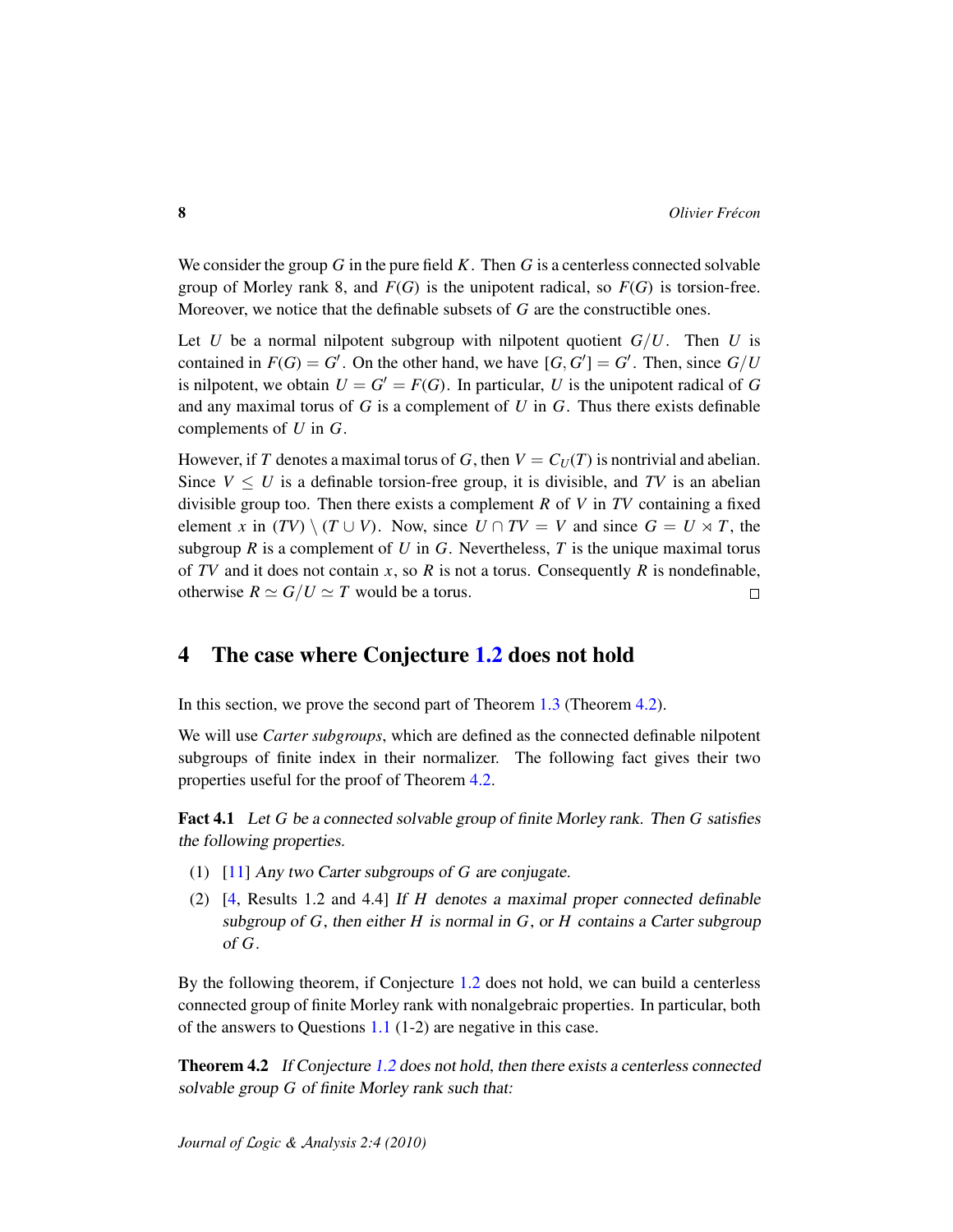- (1) *G* has no decomposition as a product of a normal nilpotent subgroup by an abelian subgroup;
- (2) *G* has no decomposition as a product of a normal nilpotent subgroup *U* by another nilpotent subgroup *C* such that  $U \cap C$  is finite.

**Proof** By hypothesis, there is a field *K* of finite Morley rank with a connected definable subgroup  $R$  of  $K^*$  which is not a pseudo-torus. Then  $R$  has a definable subgroup  $A$ such that  $R/A$  is definably isomorphic to  $L_{+}$  for an interpretable field  $L$ . We may assume  $L = R/A$ , and we denote by  $+_{L}$  the addition in *L* and by  $\cdot_{L}$  the multiplication. Moreover, we denote by  $1_K \in R$  the identity element of  $K^*$ , and by  $1_L \in L$  the one of *L*<sup>\*</sup>. We consider the following group, which can be seen as a slightly bent subgroup of GL(5, *L*) :

$$
V = \left\{ \left( \begin{array}{cccc} x & 0 & 0 & a_1 & a_2 \\ 0 & 1 & \alpha & a_3 & a_4 \\ 0 & 0 & 1 & 0 & \beta \\ 0 & 0 & 0 & y & a_5 \\ 0 & 0 & 0 & 0 & 1 \end{array} \right) \middle| \begin{array}{c} (x, y) \in L^* \times L^*, \\ (\alpha, \beta) \in R \times R, \\ a_i \in L \text{ for } i = 1, 2, 3, 4, 5 \\ \end{array} \right\}
$$

where, for every  $(v_1, v_2) \in V \times V$ , the product  $v_1v_2$  is

$$
\begin{pmatrix}\nx_1x_2 & 0 & 0 & x_1a_{1,2} +_L a_{1,1}y_2 & x_1a_{2,2} +_L a_{1,1}a_{5,2} +_L a_{2,1} \\
0 & 1 & \alpha_1\alpha_2 & a_{3,2} +_L a_{3,1}y_2 & a_{4,2} +_L \overline{\alpha_1}\overline{\beta_2} +_L a_{3,1}a_{5,2} +_L a_{4,1} \\
0 & 0 & 1 & 0 & \beta_1\beta_2 \\
0 & 0 & 0 & y_1y_2 & y_1a_{5,2} +_L a_{5,1} \\
0 & 0 & 0 & 0 & 1\n\end{pmatrix}
$$
\nwhere, for  $i = 1, 2, v_i =$ \n
$$
\begin{pmatrix}\nx_i & 0 & 0 & a_{1,i} & a_{2,i} \\
0 & 1 & \alpha_i & a_{3,i} & a_{4,i} \\
0 & 0 & 1 & 0 & \beta_i \\
0 & 0 & 0 & y_i & a_{5,i} \\
0 & 0 & 0 & 0 & 1\n\end{pmatrix}
$$
 and  $\overline{\alpha_i}$  (resp.  $\overline{\beta_i}$ ) is the image

of  $\alpha_i$  (resp.  $\beta_i$ ) in *L*. Then *V* is a centerless connected interpretable solvable group and we have

$$
V' = \begin{Bmatrix} \begin{pmatrix} 1_L & 0 & 0 & a_1 & a_2 \\ 0 & 1 & 1_K & a_3 & a_4 \\ 0 & 0 & 1 & 0 & 1_K \\ 0 & 0 & 0 & 1_L & a_5 \\ 0 & 0 & 0 & 0 & 1 \end{pmatrix} \mid a_i \in L \text{ for } i = 1, 2, 3, 4, 5 \end{Bmatrix}.
$$

In particular, we obtain  $V' = [V, V']$ .

*Journal of* L*ogic &* A*nalysis 2:4 (2010)*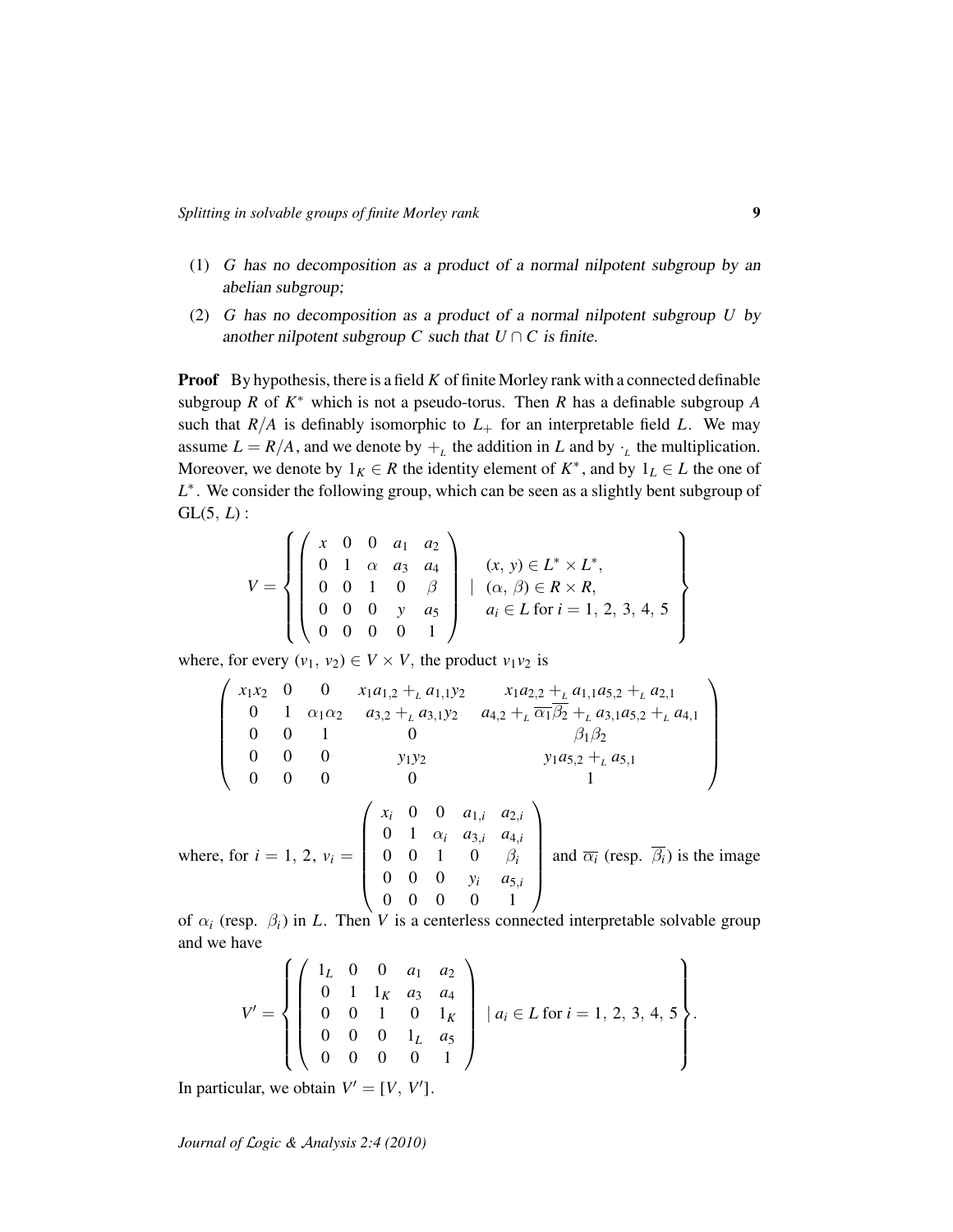We consider  $G = (K_+ \times K_+) \times V$  where *V* acts by conjugation on  $K_+ \times K_+$  such that, for any  $(r, s) \in K_+ \times K_+$  and any  $v \in V$ , if  $v =$  $\sqrt{ }$  *x* 0 0 *a*<sup>1</sup> *a*<sup>2</sup> 0 1  $\alpha$   $a_3$   $a_4$  $0 \t0 \t1 \t0 \t\beta$ 0 0 0 *y a*<sup>5</sup> 0 0 0 0 1  $\setminus$  $\begin{array}{c} \hline \end{array}$ 

for  $(x, y) \in L^* \times L^*$ ,  $(\alpha, \beta) \in R \times R$ , and  $a_i \in L$  for  $i = 1, 2, 3, 4, 5$ , then ∗  $(r, s)^{\nu} = (\alpha r, \beta s)$ . Thus we have  $G' = (K_+ \times K_+) \times V'$ , so  $G'$  is the Fitting subgroup of *G*. Moreover, since *V* is centerless, *G* is centerless too.

Let *U* and *T* be two nilpotent subgroups of *G* such that *U* is normal in *G* and  $G = UT$ . We will show that *T* is nonabelian and that  $U \cap T$  is infinite. First we show that  $U = G'$ . Since *U* is nilpotent, we have  $U \leq F(G) = G'$ . Moreover, since  $G/U \simeq T/(T \cap U)$ is nilpotent,  $V/(V \cap U)$  is nilpotent too. Thus, since  $V' = [V, V']$ , the subgroup *U* contains V'. Also, the action of V on  $K_+ \times K_+$  is transitive, so V centralizes no nontrivial section of  $K_+ \times K_+$ , and we have  $[V, K_+ \times K_+] = K_+ \times K_+$ , so  $K_+ \times K_+$ is contained in *U*. This proves that *U* contains  $G' = (K_+ \times K_+) \times V'$ , hence  $U = G'$ , and *U* is definable.

We show that we may assume  $T \leq C$  for C a Carter subgroup of G. Since T is nilpotent, there is a nilpotent definable subgroup  $T_d$  of *G* containing *T*, and  $T_0 =$  $T \cap T_d^{\circ}$  has finite index in *T*, so  $F(G)T_0$  has finite index in *G*. Since  $G/F(G)$  is divisible (Fact [3.1\)](#page-5-1), *G*/*F*(*G*) has no proper subgroup of finite index, and we obtain  $G = F(G)T_0 = UT_0$ . Therefore we may assume  $T = T_0$ , and *T* is contained in a nilpotent connected definable subgroup. Now there exists a maximal nilpotent connected definable subgroup *C* of *G* containing *T*. Then  $G = UC$ , so we have  $N_G(C) = N_{G'}(C)C$  and, since G' is nilpotent,  $N_G(C)$  is nilpotent. This implies  $N_G(C)^\circ = C$ , so *C* is a Carter subgroup of *G*.

We consider the following nilpotent connected definable subgroup

$$
D = \left\{ \left( \begin{array}{cccc} x & 0 & 0 & 0 & 0 \\ 0 & 1 & \alpha & 0 & a \\ 0 & 0 & 1 & 0 & \beta \\ 0 & 0 & 0 & y & 0 \\ 0 & 0 & 0 & 0 & 1 \end{array} \right) \mid (x, y) \in L^* \times L^*, (\alpha, \beta) \in R \times R, a \in L \right\}.
$$

Then *D* is self-normalizing in *V*, that is *D* is a Carter subgroup of *V*. We show that *C* and *D* are conjugate. Let  $W_1 = K_+ \times \{0\}$  and  $W_2 = \{0\} \times K_+$ . Then  $W_1$  is a normal subgroup of *G*, and no nontrivial proper subgroup of *W*<sup>1</sup> is normal in *G*. Since  $W_2V$  is a complement to  $W_1$  in *G*, this shows that  $W_2V$  is a maximal proper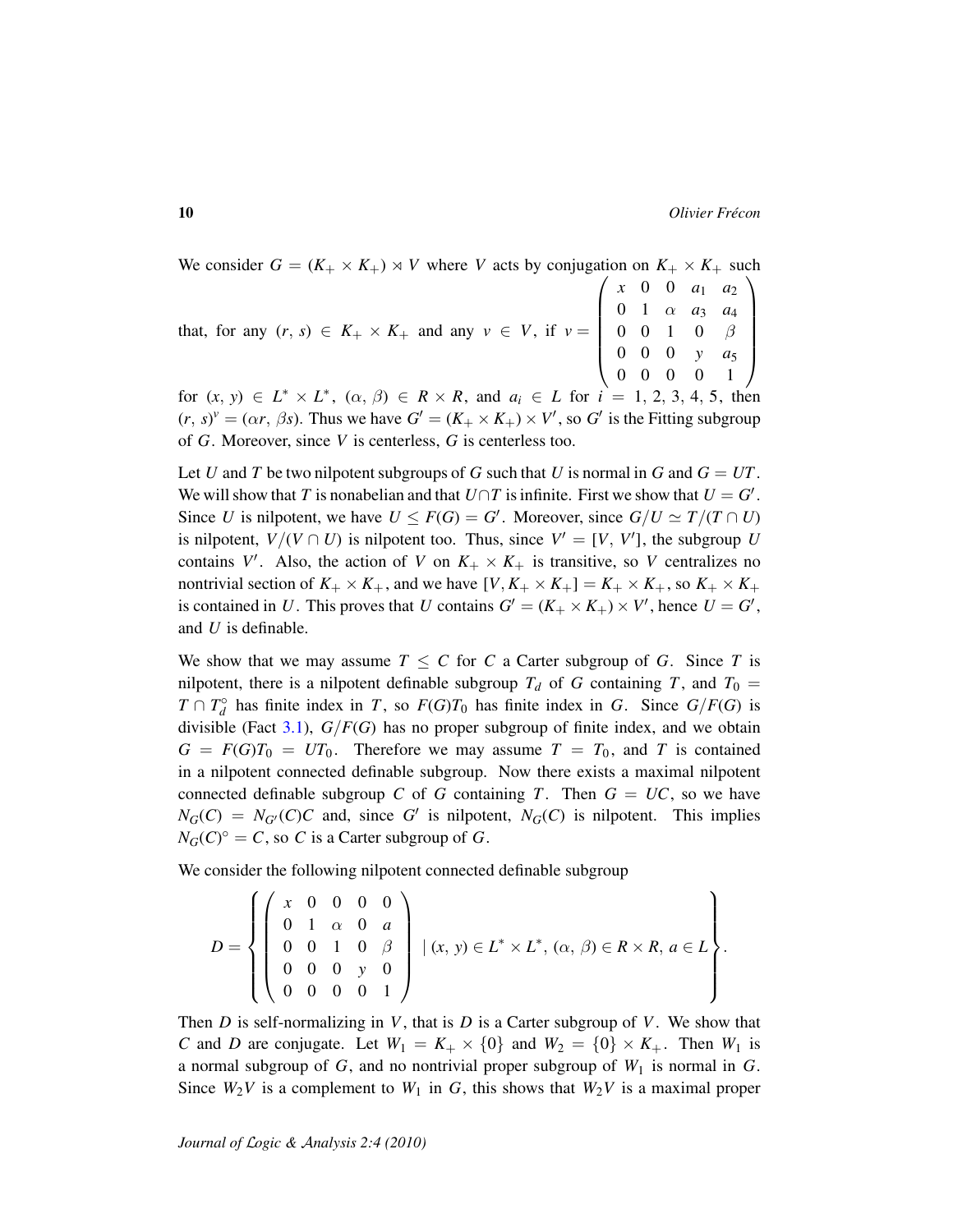connected definable subgroup of  $G$ , and  $W_2V$  contains a Carter subgroup of  $G$  (Fact [4.1](#page-7-2) (2)). Then, by Fact 4.1 (1), each Carter subgroup of  $W_2V$  is a Carter subgroup of *G*. In the same way, *V* is a maximal proper connected definable subgroup of  $W_2V$ , and each Carter subgroup of *V* is a Carter subgroup of *G*, so *D* is a Carter subgroup of *G*. Consequently, by Fact [4.1](#page-7-2) (1), *C* and *D* are conjugate, and we may assume  $D = C$ and  $T \leq D$ .

Now we consider the following central subgroup of *D*:

$$
Z = \left\{ \left( \begin{array}{cccc} 1_L & 0 & 0 & 0 & 0 \\ 0 & 1 & 1_K & 0 & a \\ 0 & 0 & 1 & 0 & 1_K \\ 0 & 0 & 0 & 1_L & 0 \\ 0 & 0 & 0 & 0 & 1 \end{array} \right) \middle| a \in L \right\}.
$$

In particular we have  $Z = D \cap V' = D \cap U$  and  $TZ = T(D \cap U) = D$ . Then, if *T* is abelian, *TZ* is abelian too since  $T \leq D$ , which contradicts that *D* is nonabelian, so *T* is nonabelian. Thus we may assume that  $U \cap T$  is finite. But  $U \cap T \leq D \cap U = Z$ is central in *D*, and  $T/(U \cap T) \simeq G/U$  is abelian. Hence, for each  $t \in T$ , the map ad<sub>t</sub>:  $T \rightarrow U \cap T$ , defined by ad<sub>t</sub> $(x) = [t, x]$  for each  $x \in T$ , is a homomorphism and ad<sub>t</sub>(*T*) is a finite subgroup isomorphic to  $T/C_T(t)$ . Since  $C_T(t)$  contains  $U \cap T \leq Z(D)$ and since  $T/(U \cap T) \simeq G/F(G)$  is divisible (Fact [3.1\)](#page-5-1), the subgroup ad<sub>t</sub>(*T*) is finite and divisible, so it is trivial. This proves that  $T$  is abelian, contradicting that  $T$  is nonabelian. This finishes the proof.  $\Box$ 

### <span id="page-10-0"></span>5 Definability of complements

In Proposition [3.7,](#page-6-0) we provided a centerless connected solvable group *G* of finite Morley rank such that *F*(*G*) has definable complements and nondefinable complements. In this section we show that  $F(G)$  can have no definable complement (Proposition [5.1\)](#page-10-1).

We will deduce from this result that some groups of finite Morley rank are not *definably linear*. A group *G* of finite Morley rank is *definably linear* (over finitely many interpretable fields  $K_1, \ldots, K_n$ ), if it has an interpretable faithful linear representation over the ring  $K_1 \oplus \cdots \oplus K_n$  (Proposition [5.3](#page-12-0) and Corollary [5.4\)](#page-13-5).

<span id="page-10-1"></span>Proposition 5.1 There exists a centerless connected solvable group *G* of finite Morley rank such that, for each normal nilpotent subgroup *U* and each definable nilpotent subgroup *T*, the equality  $G = UT$  implies that  $U \cap T$  is infinite.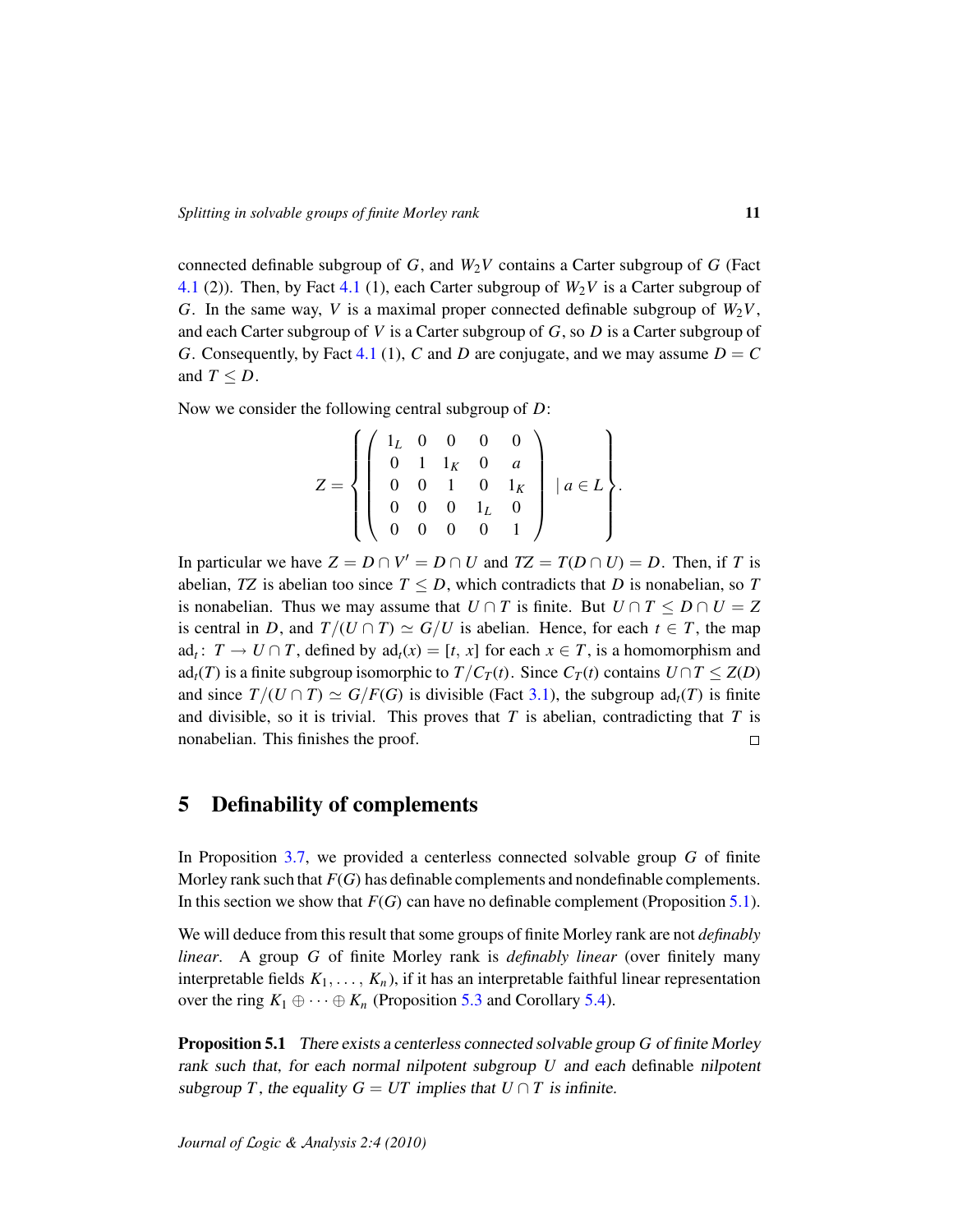Furthermore, we may choose *G* to be isomorphic as abstract group with a connected algebraic group over an algebraically closed field.

Proof Let *K* be an algebraically closed field of characteristic zero. We assume that *K* is not isomorphic to  $\overline{Q}$ , namely *K* has a nonzero derivation  $\delta$ . We consider the group

$$
G = \left\{ \left( \begin{array}{cccc} t & a & b & u \\ 0 & 1 & c & v \\ 0 & 0 & t & w \\ 0 & 0 & 0 & 1 \end{array} \right) \middle| t \in K^*, (a, b, c, u, v, w) \in K^6 \right\}.
$$

Then *G* is a centerless connected group of Morley rank exactly 7 as an algebraic group, and of Morley rank at most 7 as a group. We consider a decomposition of *G* of the form  $G = UT$  for a normal nilpotent subgroup  $U$  and a definable nilpotent subgroup *T*, and we show that  $U \cap T$  is infinite.

As usual,  $U = F(G)$ , the group of strictly upper triangular matrices. In particular U is torsion-free, so we may assume that  $G = U \rtimes T$ . But definable subgroups of G are Zariski closed, so *T* is a closed subgroup of *G*. Hence, since *U* is the unipotent radical of *G* and since  $G = U \rtimes T$ , the subgroup *T* is a maximal torus of *G*.

By conjugacy of maximal tori in *G*, we may assume that *T* is the diagonal subgroup of *G*. Let  $\alpha$ :  $G \rightarrow G$  be the map defined by

$$
\alpha \left( \begin{array}{cccc} t & a & b & u \\ 0 & 1 & c & v \\ 0 & 0 & t & w \\ 0 & 0 & 0 & 1 \end{array} \right) = \left( \begin{array}{cccc} t & a & b + \delta(t) & u + \delta(w) \\ 0 & 1 & c & v \\ 0 & 0 & t & w \\ 0 & 0 & 0 & 1 \end{array} \right).
$$

It is an automorphism of the pure group  $G$ , so it preserves its definable subsets. Thus  $\alpha(T)$  and  $T \cap \alpha(T)$  are definable in the pure group *G*. Since the pure group *G* is interpretable in the pure field *K*, this implies that  $T \cap \alpha(T)$  is definable in the pure field *K* too, that is  $T \cap \alpha(T)$  is a closed subgroup. But we have

$$
T \cap \alpha(T) = \left\{ \left( \begin{array}{rrr} t & 0 & 0 & 0 \\ 0 & 1 & 0 & 0 \\ 0 & 0 & t & 0 \\ 0 & 0 & 0 & 1 \end{array} \right) \, | \, t \in K^*, \, \delta(t) = 0 \right\},
$$

and  $\delta$  is a nonzero derivation. Hence  $T \cap \alpha(T)$  is a proper closed subgroup of T, and since *T* is a torus of dimension one over *K*, the subgroup  $T \cap \alpha(T)$  is finite. This yields the final contradiction since  $\delta(t) = 0$  for each element of the prime subfield of *K*.  $\Box$ 

*Journal of* L*ogic &* A*nalysis 2:4 (2010)*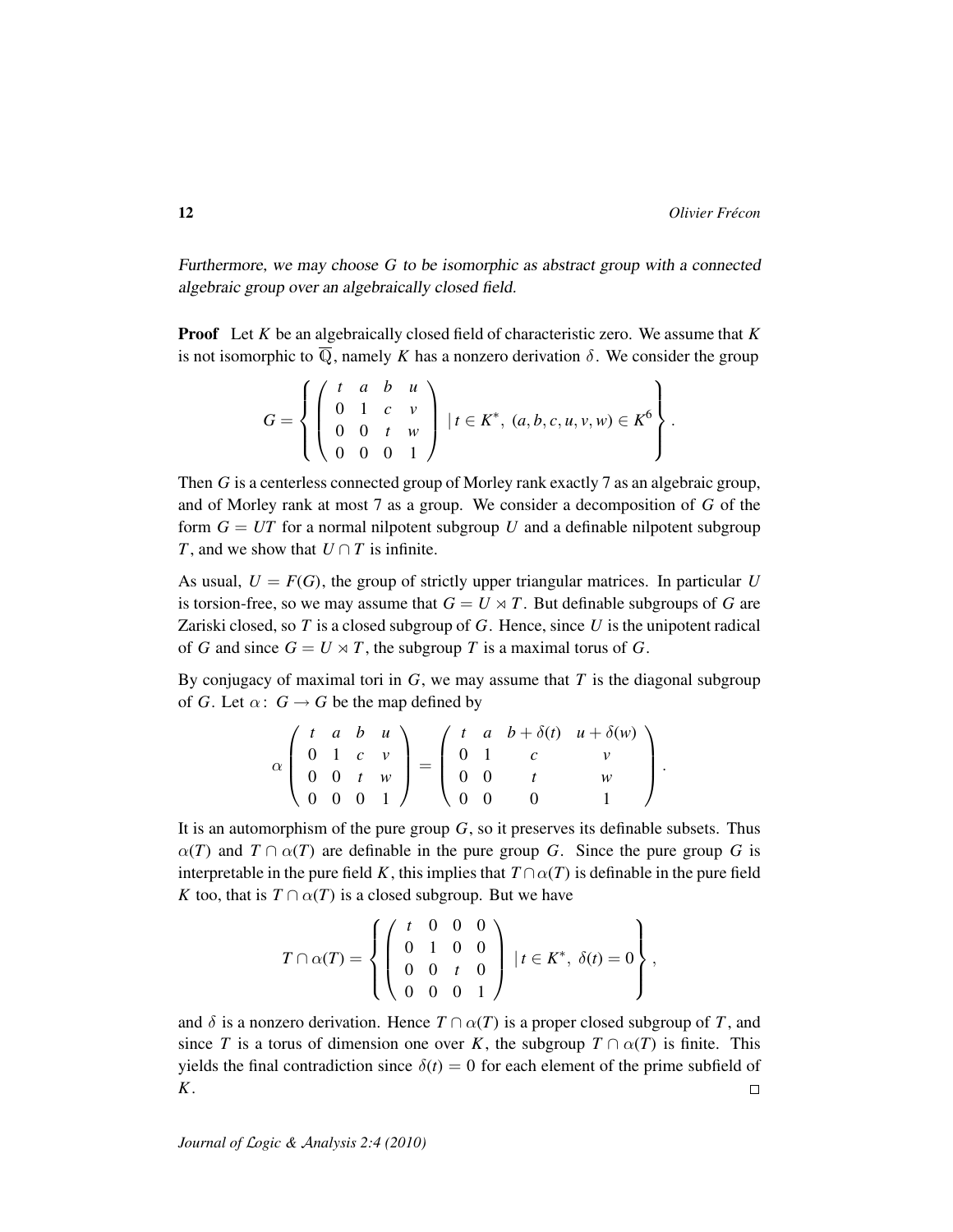It is noticeable that the group considered in the previous proof is not definably linear, although it is centerless and connected (Proposition [5.3\)](#page-12-0). The proof uses the fact below.

<span id="page-12-1"></span>**Fact 5.2** [\[9,](#page-14-5) Théorème 4.15] Let *F* be an algebraically closed field. Then, in the pure field *F*, every infinite definable field *K* is definably isomorphic to *F*.

<span id="page-12-0"></span>Proposition 5.3 There exists a centerless connected solvable group of finite Morley rank which is not definably linear.

Furthermore, we may choose this group to be isomorphic as abstract group with a connected algebraic group over an algebraically closed field.

**Proof** Let *K*, *G*, *T* and  $\alpha$  be as in the proof of Proposition [5.1.](#page-10-1) We assume toward a contradiction that *G* is definably linear over finitely many interpretable fields  $K_1, \ldots, K_n$ . Then there exist  $i \in \{1, \ldots, n\}$  and a definable representation  $\gamma$  of *G* over  $K_i$  such that the kernel *C* of  $\gamma$  does not contain the subgroup

$$
Z(F(G)) = \left\{ \left( \begin{array}{rrr} 1 & 0 & 0 & u \\ 0 & 1 & 0 & 0 \\ 0 & 0 & 1 & 0 \\ 0 & 0 & 0 & 1 \end{array} \right) \mid u \in K \right\}.
$$

But  $Z(F(G))$  is the only minimal nontrivial normal closed subgroup of *G*, so  $C = 1$ . Hence  $\gamma$  is an interpretable embedding from *G* to an algebraic group *H* over  $K_i$ .

By Fact [5.2,](#page-12-1) there is a field isomorphism  $\varphi: K_i \to K$ , definable in the pure field *K*. So the corresponding map  $\varphi^{\circ}$ :  $H \to {}^{\varphi}H$  is definable in *K*, where  ${}^{\varphi}H$  denotes the algebraic group over *K* obtained by transfer of base field. In particular, for each subset *X* of *H*, the set *X* is Zariski closed in *H* if and only if  $\varphi^{\circ}(X)$  is Zariski closed in  $^{\varphi}H$ . In other words, *X* is definable in  $K_i$  if and only if  $\varphi^{\circ}(X)$  is definable in *K*. Since  $\gamma$ is interpretable in  $G$ , which is an algebraic group over  $K$ , it is interpretable in  $K$ , and since *T* is a Zariski closed subgroup of *G*, the subgroup  $\gamma(T)$  of *H* is definable in *K*. Thus  $\varphi^{\circ}(\gamma(T))$  is definable in *K* too, and  $\gamma(T)$  is definable in  $K_i$ . Since  $K_i$  and  $\gamma$  are interpretable in *G*, we obtain the definability of *T* in *G*. The latter contradicts the proof of Proposition [5.1,](#page-10-1) which says that *T* is not definable in *G*. Thus *G* is not definably linear, as desired.  $\Box$ 

In particular, Proposition [5.3](#page-12-0) provides a counterexample to [\[6,](#page-13-6) Conjecture 1.3]. Indeed, the notion of *geometric group* was introduced in [\[6\]](#page-13-6) as follows: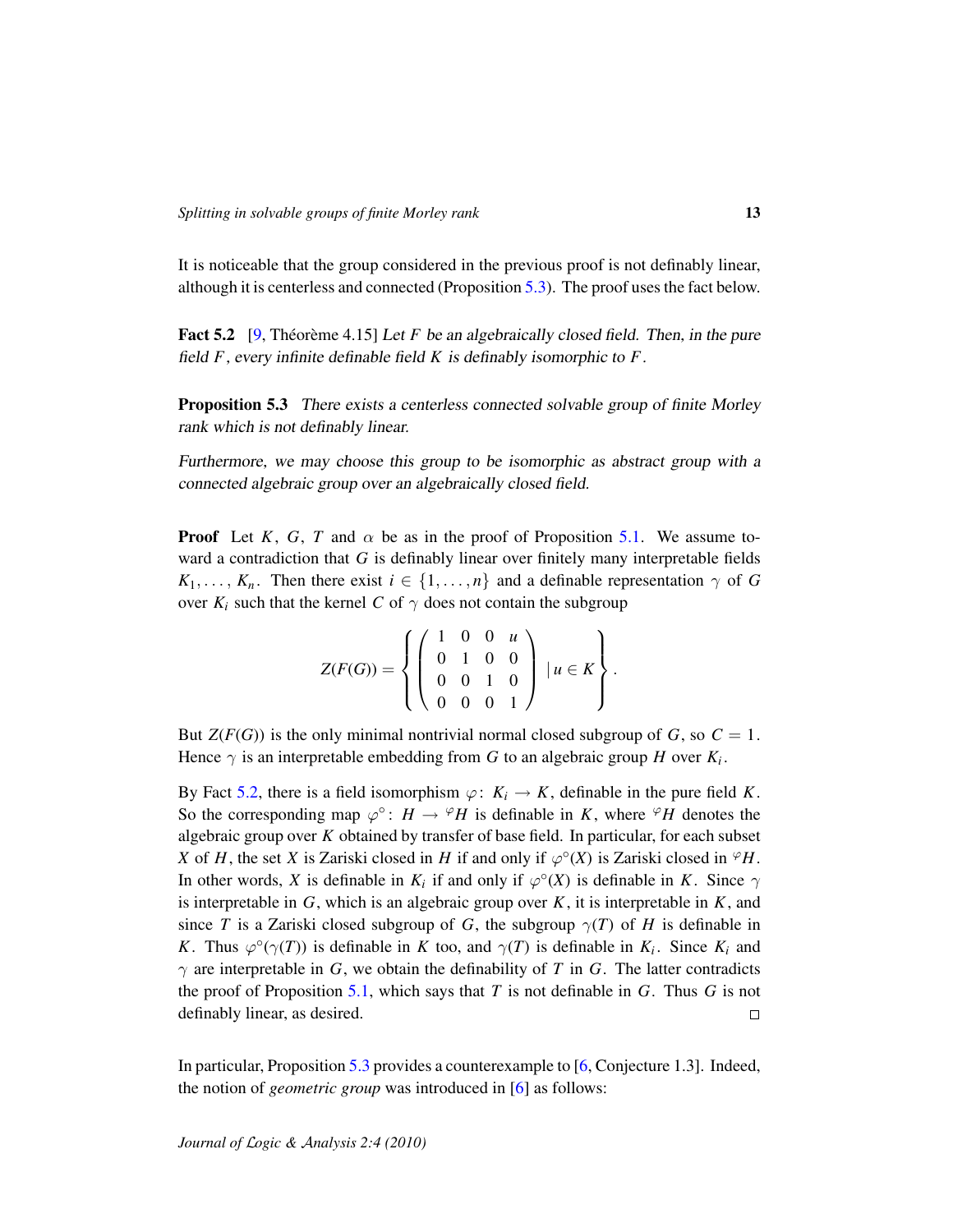- (1) [\[6,](#page-13-6) Definition 1.5 and Remark 1.6] if, for *I* an interpretable set,  $\mathscr{F} = \{F_i \mid i \in I\}$ is a uniformly definable family of connected definable subgroups of a group *G* of finite Morley rank, then  $\mathscr F$  is said to be *geometric* when  $\{g \in G \mid \exists ! i \in I, g \in F_i\}$ forms a generic subset of *G*;
- (2) [\[6,](#page-13-6) Definition 1.10] a group *G* of finite Morley rank is said to be *geometric* when, for each distinct elements x and y of G, there exists a geometric family  $\mathscr F$  of subgroups of *G* such that  $xy^{-1} \notin \bigcup \mathcal{F}$ .

Then [\[6,](#page-13-6) Conjecture 1.3] states that any geometric group of finite Morley rank is definably linear. Moreover, if this last conjecture holds, then any centerless connected group of finite Morley rank would be definably linear by  $[6, Théorème 4.18$  $[6, Théorème 4.18$  and Corollaire 2.9]. But this fails by Proposition [5.3,](#page-12-0) hence we obtain the following result.

<span id="page-13-5"></span>Corollary 5.4 There exists a geometric group of finite Morley rank which is not definably linear.

## Acknowledgments

I thank Tuna Altınel very much for his questions concerning the first version of this work. They permitted a substantial improvement of this article.

# **References**

- <span id="page-13-2"></span>[1] T Altınel, J S Wilson, *On the linearity of torsion-free nilpotent groups of finite Morley rank*, Proc. Amer. Math. Soc. 137 (2009), 1813–1821; doi: [10.1090/S0002-9939-08-](http://dx.doi.org/10.1090/S0002-9939-08-09695-0) [09695-0](http://dx.doi.org/10.1090/S0002-9939-08-09695-0)
- <span id="page-13-1"></span>[2] A Baudisch, M Hils, A Martin-Pizarro, F O Wagner, *Die böse Farbe*, J. Inst. Math. Jussieu 8 (2009), 415–443; doi[:10.1017/S1474748008000091.](http://dx.doi.org/10.1017/S1474748008000091)
- <span id="page-13-0"></span>[3] A V Borovik, A Nesin, *Groups of finite Morley rank*, volume 26 of *Oxford Logic Guides*, Clarendon Press (OUP), Oxford, 1994.
- <span id="page-13-4"></span>[4] O Frécon, *Sous-groupes anormaux dans les groupes de rang de Morley fini résolubles*, J. Algebra 229 (2000) 118–152; doi[:10.1006/jabr.2000.8302.](http://dx.doi.org/10.1006/jabr.2000.8302)
- <span id="page-13-3"></span>[5] O Frecon ´ , *Sous-groupes de Hall gen´ eralis ´ es dans les groupes r ´ esolubles de rang de ´ Morley fini*, J. Algebra 233 (2000), 253–286; doi[:10.1006/jabr.2000.8437.](http://dx.doi.org/10.1006/jabr.2000.8437)
- <span id="page-13-6"></span>[6] O Frecon ´ , *Groupes geom ´ etriques de rang de Morley fini ´* , J. Inst. Math. Jussieu 7 (2008), 751–792; doi[:10.1017/S1474748008000212.](http://dx.doi.org/10.1017/S1474748008000212)